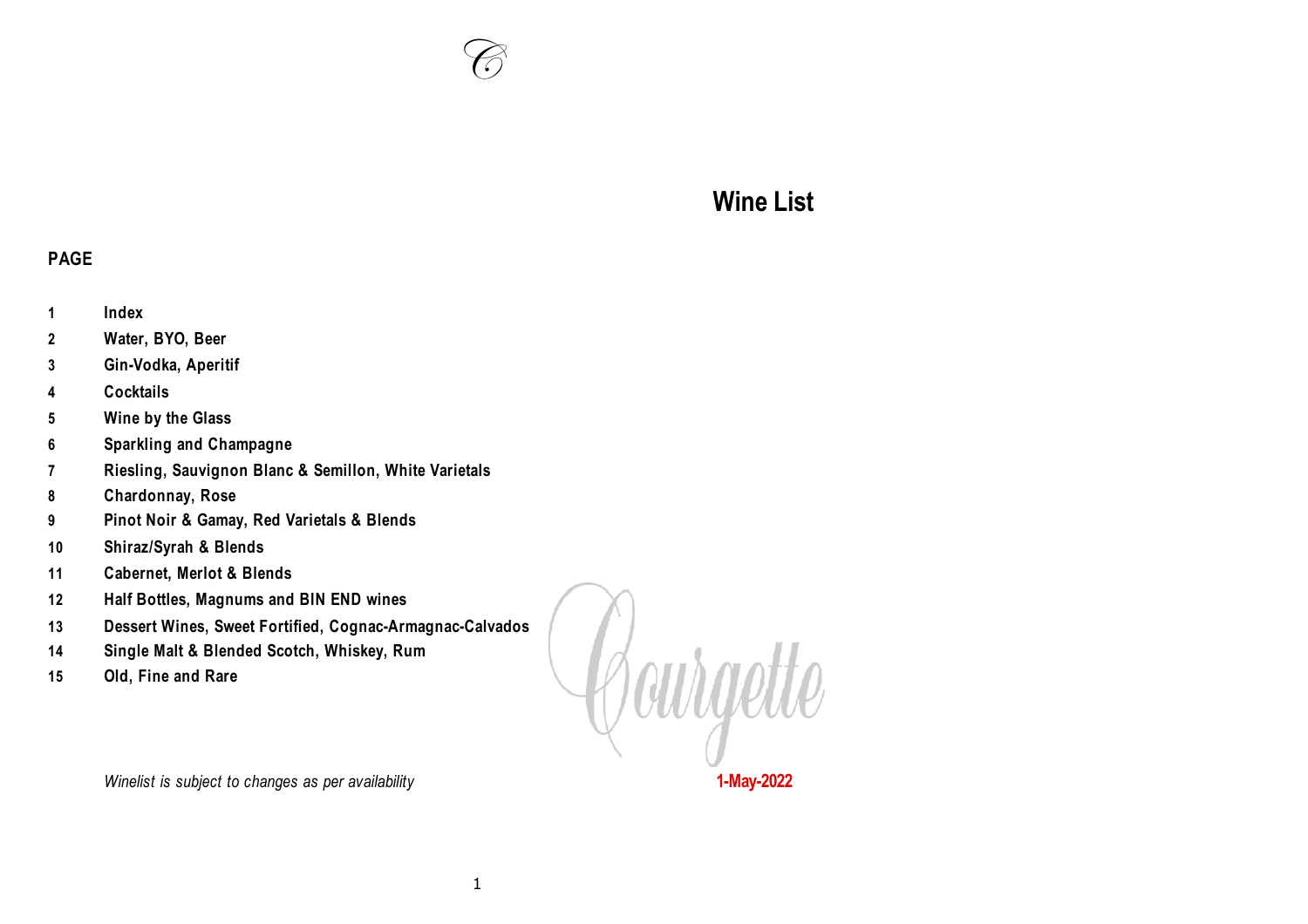

|                                            | <b>WATER &amp; BYO</b> |
|--------------------------------------------|------------------------|
| Apani - Australian Sparkling Mineral Water | 10                     |
| BYO Per Bottle (Wine Only)                 | 35                     |

|                                                 |                   | <b>BEER</b> |
|-------------------------------------------------|-------------------|-------------|
| Heaps Normal 0.5                                | Canberra District | 8           |
| <b>Batlow Cloudy Apple Cider</b>                | Australia         | 10          |
| Captial Brewing Co. Coast Ale                   | Canberra District | 10          |
| Cascade Premium Light                           | Australia         | 8           |
| Bentspoke Morts Gold Lager                      | Canberra District | 10          |
| Corona                                          | Mexico            | 9           |
| Peroni                                          |                   | 9           |
| Peroni Leggera Low Carb Mid strength            |                   | 9           |
| Stone & Wood Handcrafted Unfiltered Pacific Ale | Australia         | 10          |
| 4 Pines Brewing Company Nitro Stout             | Australia         | 11          |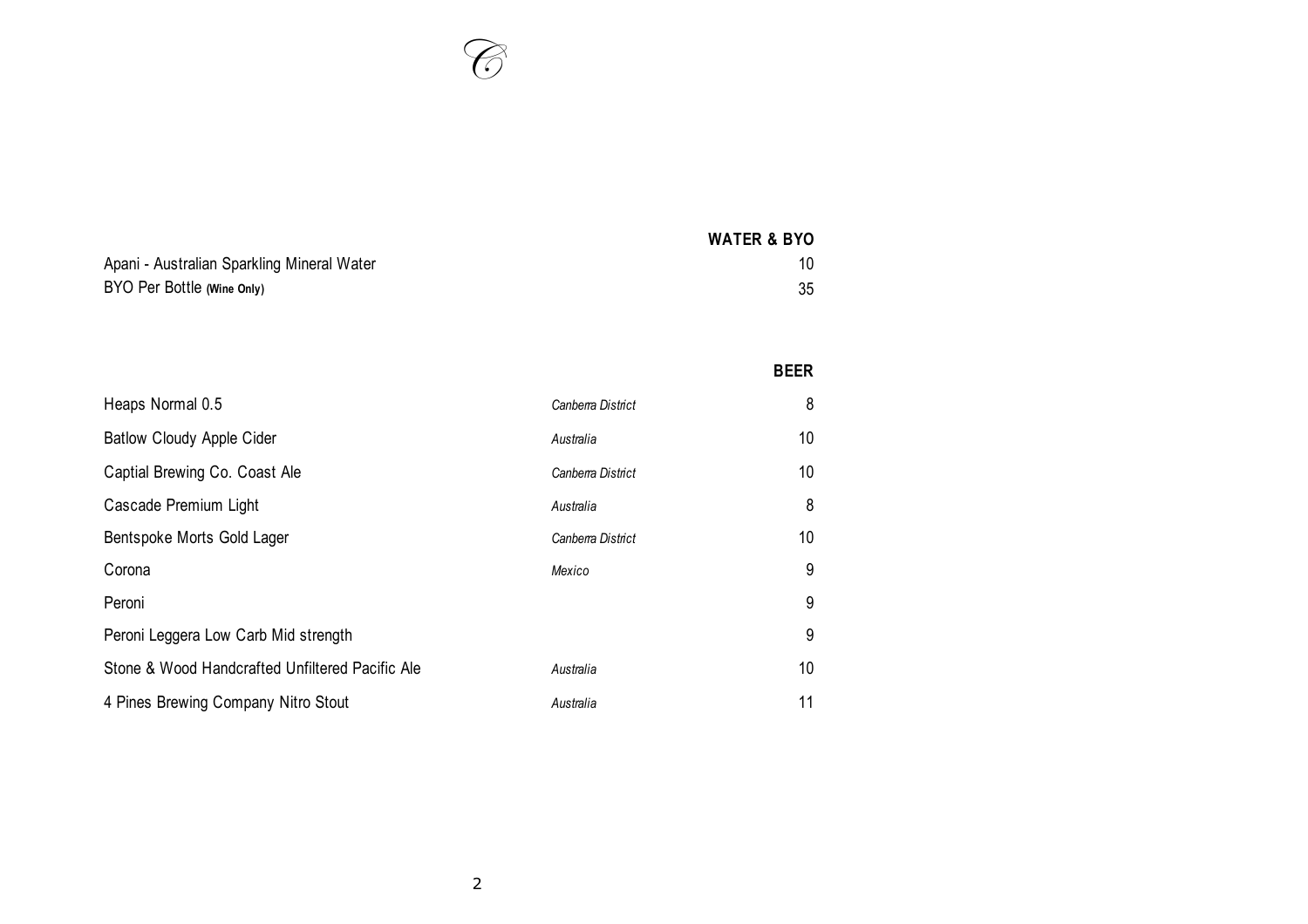# **GIN-VODKA**

| Tanqueray Gin                  | England   | 10 |
|--------------------------------|-----------|----|
| Tanqueray Ten Gin              | England   | 14 |
| Four Pillars Gin               | Australia | 10 |
| Four Pillars Bloody Shiraz Gin | Australia | 14 |
| Hendriks Gin                   | Scotland  | 12 |
| Underground Gin                | Australia | 13 |
| Absolut Vodka                  | Sweden    | 10 |
| Grey Goose Vodka               | France    | 12 |

|                                     |                |           | <b>APÉRITIF</b> |
|-------------------------------------|----------------|-----------|-----------------|
|                                     |                |           | 60ML            |
| Sherry - Gutiereez Colosia Fino     | Jerez          | Spain     | 11              |
| Seppeltsfield DP116 Aged Flor Apera | Barossa Valley | Australia | 11              |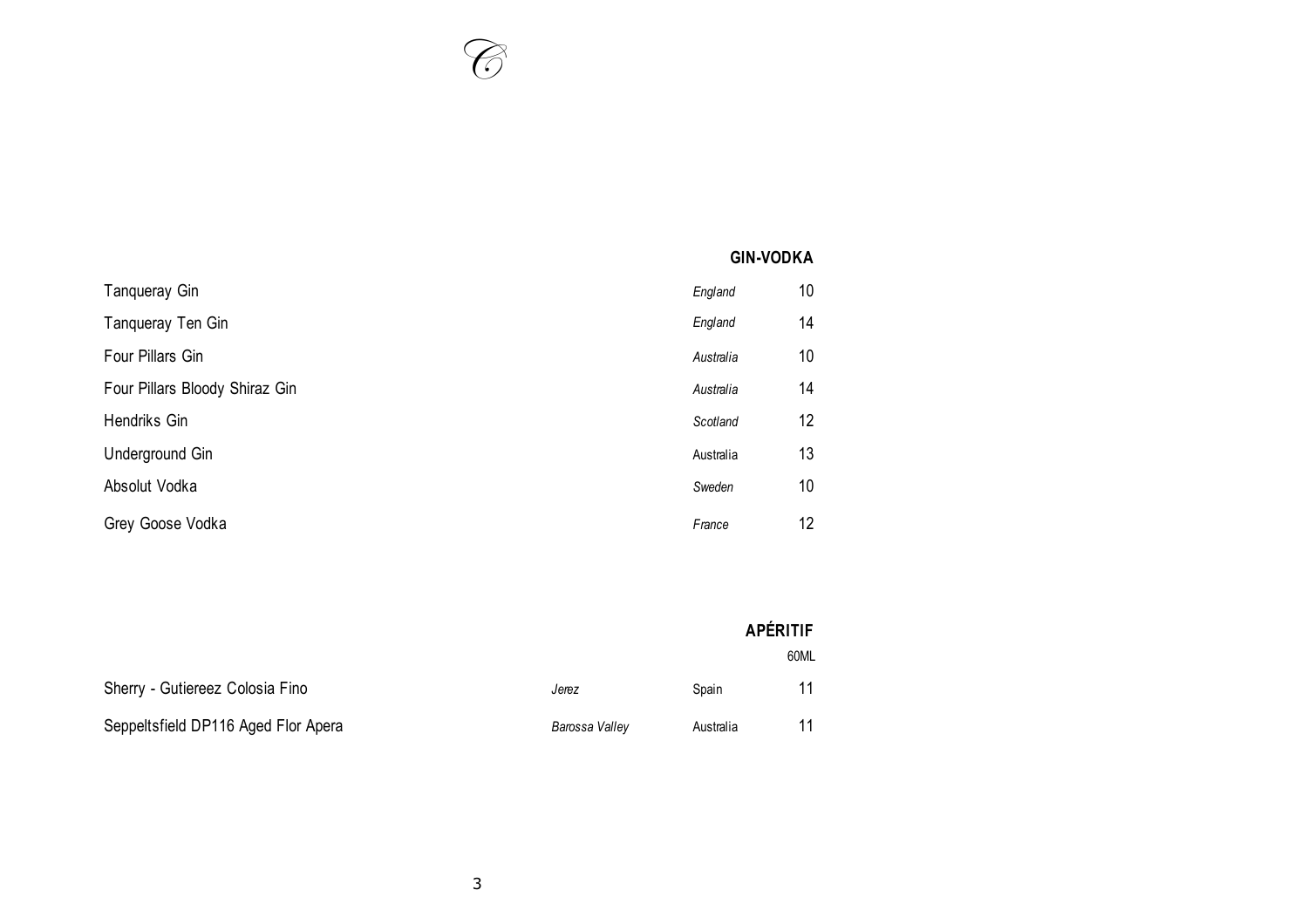| <b>Courgette Cocktails</b>                                             | <b>COCKTAILS</b>       |
|------------------------------------------------------------------------|------------------------|
|                                                                        |                        |
| UnderGround Fizz - Underground Gin, Lemon                              | 22                     |
| Signature Pineapple Mojito - Plantation Pineapple Rum, Pineapple, Mint | 22                     |
| French 75 - Tanquiery, Lemon, Miceli sparkling                         | 22                     |
| Paloma - 1800 Blanco, Ruby Grapefruit, Lime                            | 22                     |
| Epee - Cognac, Sweet & Dry Dolin                                       | 22                     |
| <b>Classics</b>                                                        |                        |
| <b>MANHATTAN - Woodford Reserve</b>                                    | 22                     |
| OLD FASHIONED - Laphroaig                                              | 22                     |
| MARTINI - Absolut or Four Pillars, Dry or Dirty                        | 22                     |
| NEGRONI - Underground Gin                                              | 22                     |
| MARGARITA - 1800 Blanco                                                | 22                     |
| APEROL SPRITZ - Sparkling Wine, Aperol, Soda Water                     | 22<br><b>MOCKTAILS</b> |
| <b>COCONUT and BERRIES</b>                                             | 16                     |
| GINGER, LIME and MINT delight                                          | 16                     |
| <b>TROPICAL BREEZE</b>                                                 | 16                     |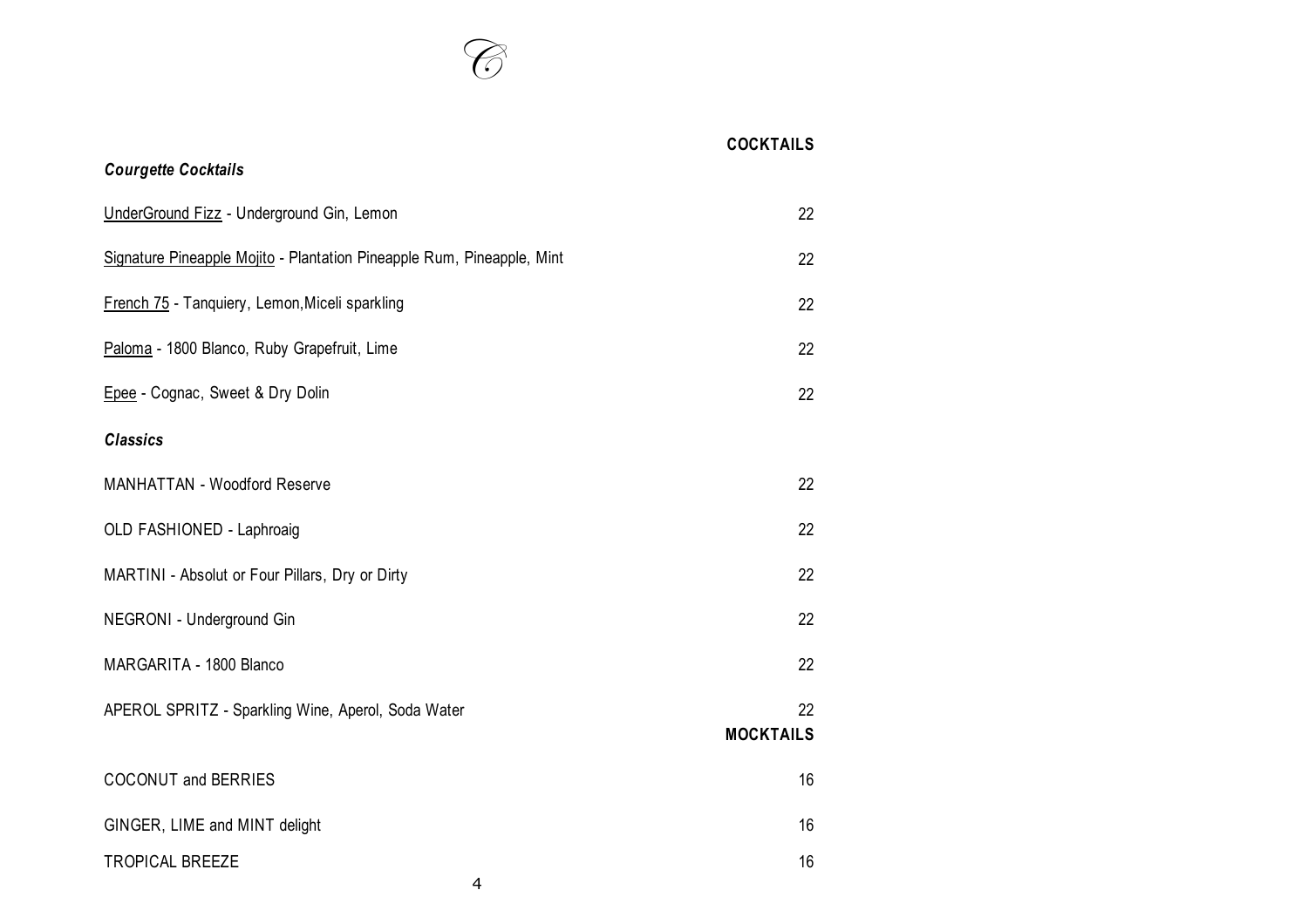

#### **CHAMPAGNE & SPARKLING BY THE GLASS 120mls**

| N/V  | Champagne Moët & Chandon Brut                                    | Epemay                              | France      | 26 |
|------|------------------------------------------------------------------|-------------------------------------|-------------|----|
| 2008 | Miceli Michael Sparkling Brut Chardonnay, Pinot Noir, Pinot Gris | Momington Pen VIC                   | Australia   | 16 |
|      |                                                                  |                                     |             |    |
|      | <b>WHITE BY THE GLASS 150mls</b>                                 |                                     |             |    |
| 2021 | Gapsted Wines High Country Pinot Gris                            | King & Alpine Valley, Vic Australia |             | 13 |
| 2021 | Lark Hill Riesling                                               | Canberra District, NSW              | Australia   | 18 |
| 2020 | Riverby Estate Sauvignon Blanc                                   | Marlborough                         | New Zealand | 13 |
| 2020 | Warner Glen Estate Chardonnay                                    | Margaret River WA                   | Australia   | 14 |
|      |                                                                  |                                     |             |    |
|      | <b>ROSE BY THE GLASS 150mls</b>                                  |                                     |             |    |
| 2020 | Domaine Sante Marie Roches Blanches Rose                         | Cote de Provence                    | France      | 16 |
| 2019 | Podere 414 Rosato 'Flower Power'                                 | Tuscany                             | Italy       | 15 |
|      |                                                                  |                                     |             |    |
|      | <b>RED WINE BY THE GLASS 150mls</b>                              |                                     |             |    |
| 2020 | Cicada Cherry Nose Pinot Noir                                    | Malrborough                         | New Zealand | 14 |
| 2020 | Alamos Malbec                                                    | Mendoza                             | Argentina   | 16 |
| 2018 | Sergi 'Seductive' Basket Pressed Shiraz                          | Adelaide Hills, SA                  | Australia   | 15 |
| 2019 | Lenton Brae Lady Douglas Cabernet Sauvignon                      | Margaret River, WA                  | Australia   | 17 |
|      |                                                                  |                                     |             |    |
|      | <b>DESSERT WINES BY THE GLASS 75mls</b>                          |                                     |             |    |
| 2018 | Nugan Estate Cookoothama Vineyard Botrytis Semillon              | Riverina, NSW                       | Australia   | 13 |
| 2016 | Wilds Gully Heaveny Moscato                                      | Beechworth. Vic                     | Australia   | 14 |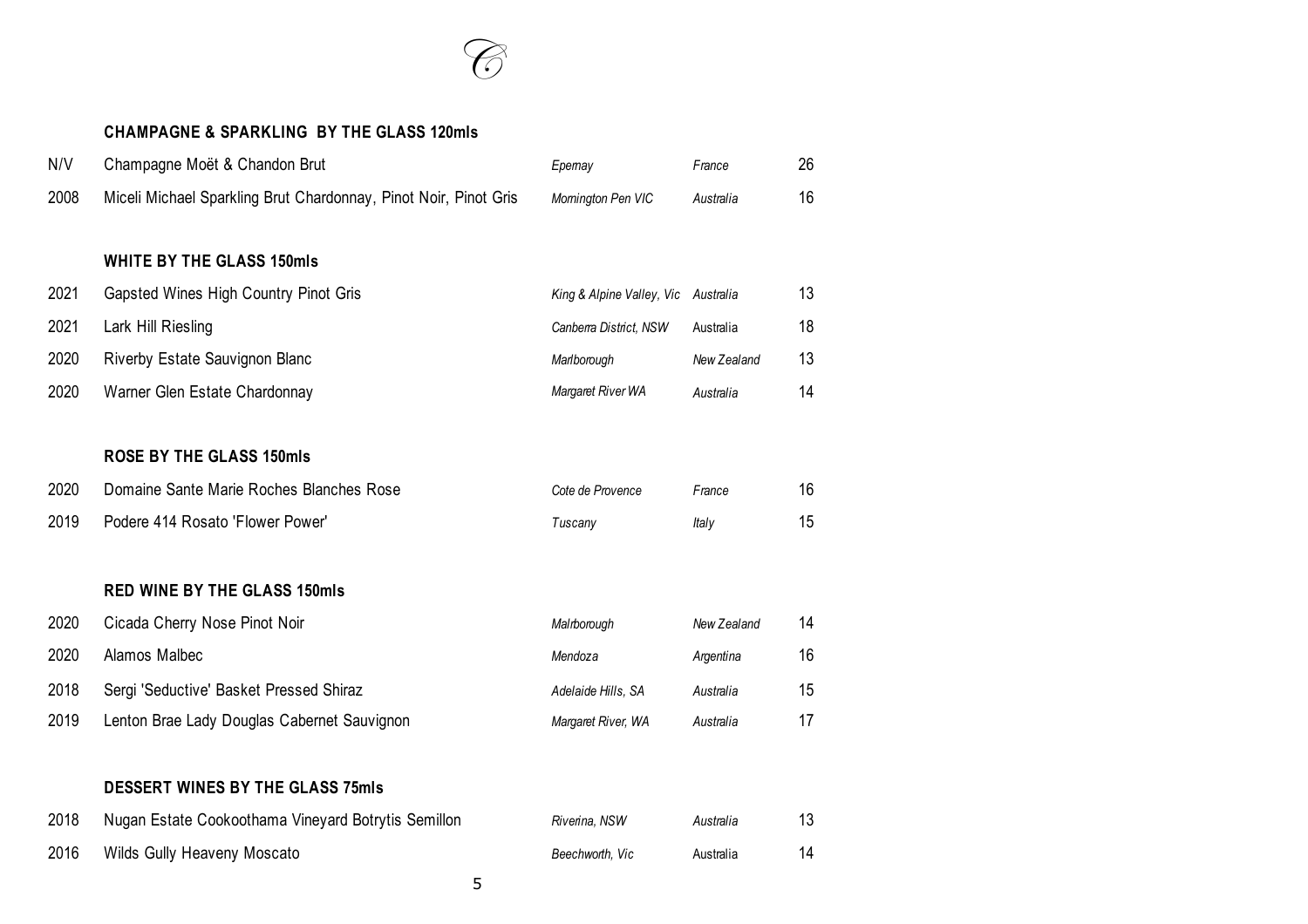#### **SPARKLING AND CHAMPAGNE**

| 2008      | Miceli 'Michael' Sparkling Brut Chardonnay, Pinot Noir, Pinot Gris | Momington Pen VIC    | Australia | 80  |
|-----------|--------------------------------------------------------------------|----------------------|-----------|-----|
| NV        | Ziro Prosecco Brut                                                 | Veneto               | Italy     | 61  |
| NV        | Andre Delorome Bourgogne Blanc de Blanc Brut                       | Loire Valley         | France    | 95  |
|           |                                                                    |                      |           |     |
| NV        | Champagne Besserat de Bellefon                                     | Champagne            | France    | 128 |
| NV        | Champagne Bollinger Rose                                           | Ay                   | France    | 240 |
| NV        | Champagne Piper Heidsieck Rose                                     | Champagne            | France    | 148 |
| ΝV        | Champagne Perrier Jouet Blason Rose Brut                           | Champagne            | France    | 228 |
| NV        | Champagne Didier Chopin Brut                                       | La Vallee de la Mame | France    | 132 |
| <b>NV</b> | Champagne Moët & Chandon Brut                                      | Epemay               | France    | 148 |
| NV        | Champagne Billecart-Salmon Brut Reserve                            | Mareuil-sur-Ay       | France    | 188 |
| <b>NV</b> | <b>Champagne Bollinger Special Cuvee</b>                           | Ay                   | France    | 175 |
| <b>NV</b> | Champagne Louis Roderer Brut Premiur                               | Reims                | France    | 198 |
| <b>NV</b> | Champagne Perrier Jouet Grand Brut                                 | Reims/Avize          | France    | 168 |
| MV        | Champagne Krug Grande Cuvee                                        | Reims                | France    | 520 |
| 2010      | Champagne Dom Perignon                                             | Epemay               | France    | 480 |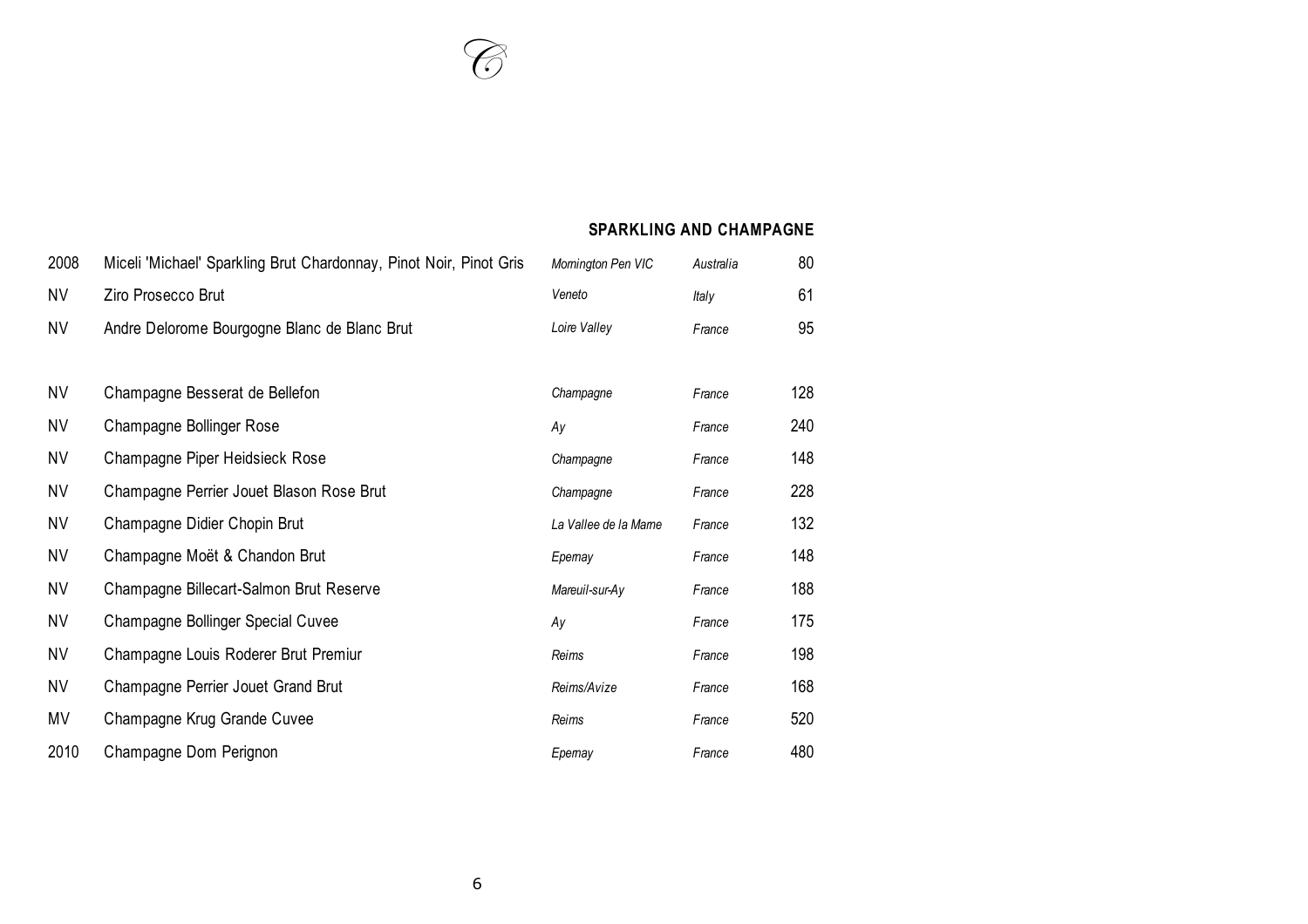

#### **RIESLING**

| 2021 | Nick O'Leary White Rock Riesling            | Canberra District NSW   | Australia   | 95 |
|------|---------------------------------------------|-------------------------|-------------|----|
| 2018 | Riverby Sali's Block Riesling               | Marlborough             | New Zealand | 60 |
| 2020 | O'Leary Walker Polish Hill Riesling         | Clare Valley, SA        | Australia   | 69 |
| 2018 | Harewood Estate Denmark Riesling            | <b>Great Southem WA</b> | Australia   | 72 |
| 2021 | Lark Hill Riesling                          | Canberra District NSW   | Australia   | 95 |
| 2017 | Ulrich Langguth Traben Gaisfad Dry Riesling | Mosel                   | Germany     | 91 |

2020 Riverby Estate Sauvignon Blanc

2020 Bird in Hand Sauvignon Blanc

2020 Cloudy Bay Sauvignon Blanc

2011 Chalkers Crossing Semillon

2019 Domaine Vacheron Sancerre Blanc *Loire Valley France* 132

2016 Chateau le Grand Verdus Bordeaux Blanc

2020 Lenton Brae Semillon Sauvignon Blanc 2021 Clonakilla Sauvignon Blanc Semillon

2016 Barton & Guestier Passeport Muscadet

2021 Gapsted High Country Pinot Gris

2019 Tenuta San Pietro Cortese di Gavi *Piedmont Italy* 96

2021 Clonakilla Viognier Nouveau

2018 Domaine Jean-Marc Bernhard Pinot Blanc

2017 Domaines Schlumberger Les Princes Abbes Pinot Gris

#### **SEMILLON AND SAUVIGNON BLANC**

| Marlborough            | New Zealand | 60  |
|------------------------|-------------|-----|
| Loire Valley           | France      | 132 |
| Adeliade Hills         | Australia   | 70  |
| Marlborough            | New Zealand | 86  |
| Bordeaux               | France      | 88  |
| Margaret River, WA     | Australia   | 59  |
| Canberra District. NSW | Australia   | 60  |
| Hilltops, NSW          | Australia   | 66  |
|                        |             |     |

#### **WHITE VARIETALS AND BLENDS**

| Loire Valley           | France    | 68 |
|------------------------|-----------|----|
| Alsace                 | France    | 79 |
| King Valley            | Australia | 55 |
| Alsace                 | France    | 94 |
| Piedmont               | ltaly     | 96 |
| Canberra District, NSW | Australia | 63 |

7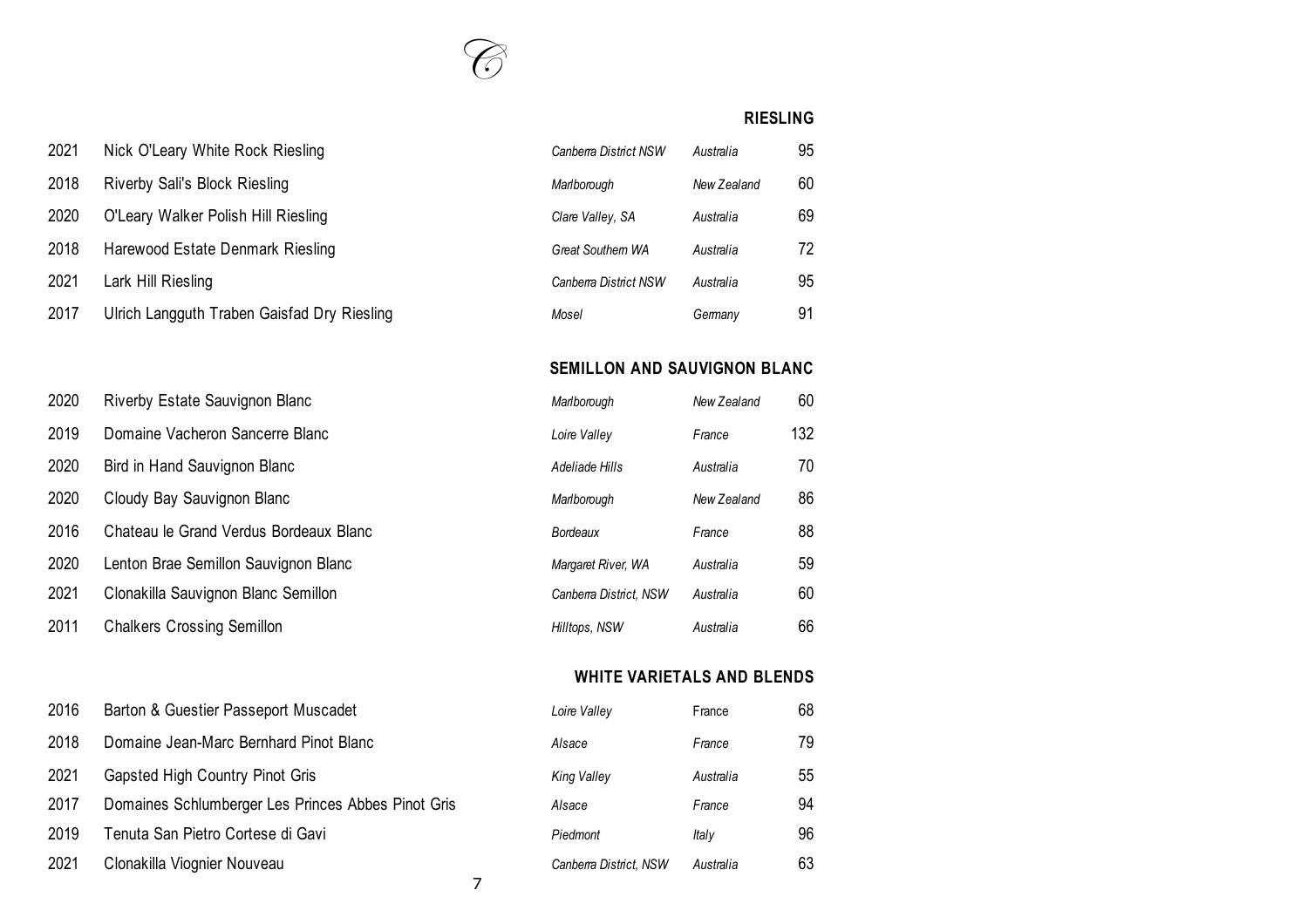#### **CHARDONNAY**

| 2017 | Miceli 'Olivias' Chardonnay               | Momington Pen VIC  | Australia | 79          |
|------|-------------------------------------------|--------------------|-----------|-------------|
| 2020 | Warner Glen Estate Chardonnay             | Margaret River WA  | Australia | 60          |
| 2011 | Domaine Pattes Loup Chablis               | Chablis            | France    | 265         |
| 2010 | Domaine Parigot Meursault Le Limozin      | Cote de Beaune     | France    | 341         |
| 2018 | <b>Freycinet Vineyard Chardonnay</b>      | Freycinet Pen, Tas | Australia | 97          |
| 2020 | Wood Park Beechworth Chardonnay           | Beechworth, Vic    | Australia | 67          |
| 2019 | Chateau Fuisse Pouilly Fusse Tete de Cru  | Pouilly-Fuisse     | France    | 164         |
| 2020 | Apricus Hill Chardonnay                   | Denmark, WA        | Australia | 72          |
|      |                                           |                    |           |             |
|      |                                           |                    |           | <b>ROSÉ</b> |
| 2020 | Domaine Sainte Marie Roches Blanches Rose | Cote de Provence   | France    | 75          |
| 2019 | Podere 414 Rosato 'Flower Power'          | Tuscany            | Italy     | 68          |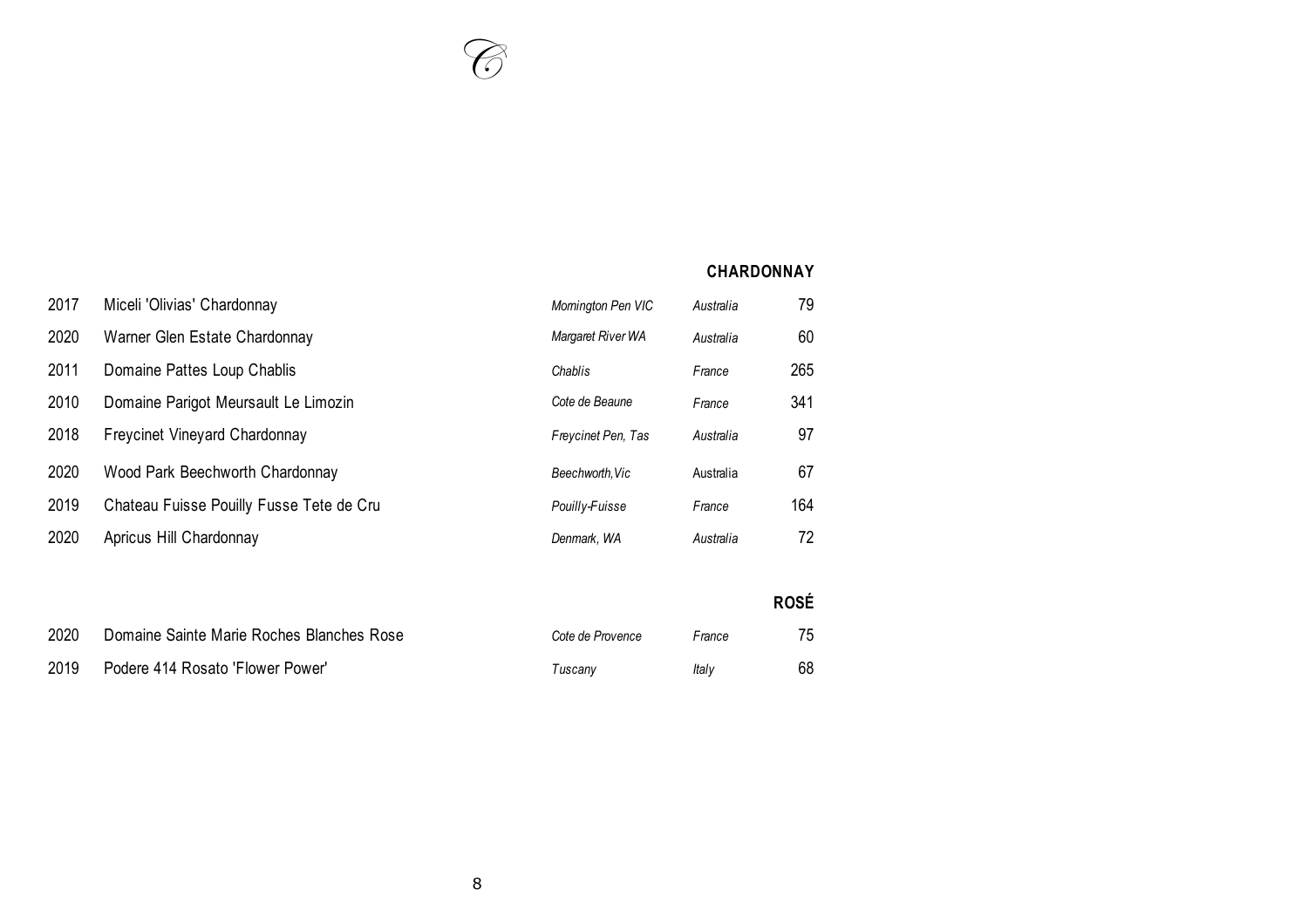### **PINOT NOIR - GAMAY**

| 2017 | Ros Ritchie Pinot Meunier                     | Mansfield             | Victoria    | 73  |
|------|-----------------------------------------------|-----------------------|-------------|-----|
| 2019 | Lark Hill Pinot Noir                          | Canberra District NSW | Australia   | 95  |
| 2019 | Maude Pinot Noir                              | Central Otago         | New Zealand | 101 |
| 2015 | Domaine Lupe Chole Clos de Lupe Bourgogne     | Burgundy              | France      | 148 |
| 2010 | Domaine Pierre Guillemot 'Narbantons' 1er Cru | Savigny-les-Beaune    | France      | 236 |
| 2010 | Ashton Hills Reserve Pinot Noir               | Adelaide Hills, SA    | Australia   | 266 |
| 2010 | Bernhard Huber Alte Reben Spatburgunder       | Baden                 | Germany     | 233 |
| 2020 | Cicada Cherry Nose Pinot Noir                 | Marlborough           | New Zealand | 62  |

### **RED VARIETALS AND BLENDS**

| 2018 | Dandelion Vineyards Menagerie of The Barossa G S M | Barossa Valley SA  | Australia | 60  |
|------|----------------------------------------------------|--------------------|-----------|-----|
| 2020 | Alamos Malbec                                      | Mendoza            | Argentina | 69  |
| 2009 | Elena Fucci Aglianico del Vulture 'Titolo'         | Basilicata         | ltaly     | 220 |
| 2005 | Domaine de Beaurenard Chateauneuf-du-Pape Rouge    | Rhône Valley       | France    | 260 |
| 2019 | Wilds Gully Tempranillo                            | <b>King Valley</b> | Australia | 48  |
| 2017 | Barton & Guestier Cote du Rhone                    | Rhône Valley       | France    | 66  |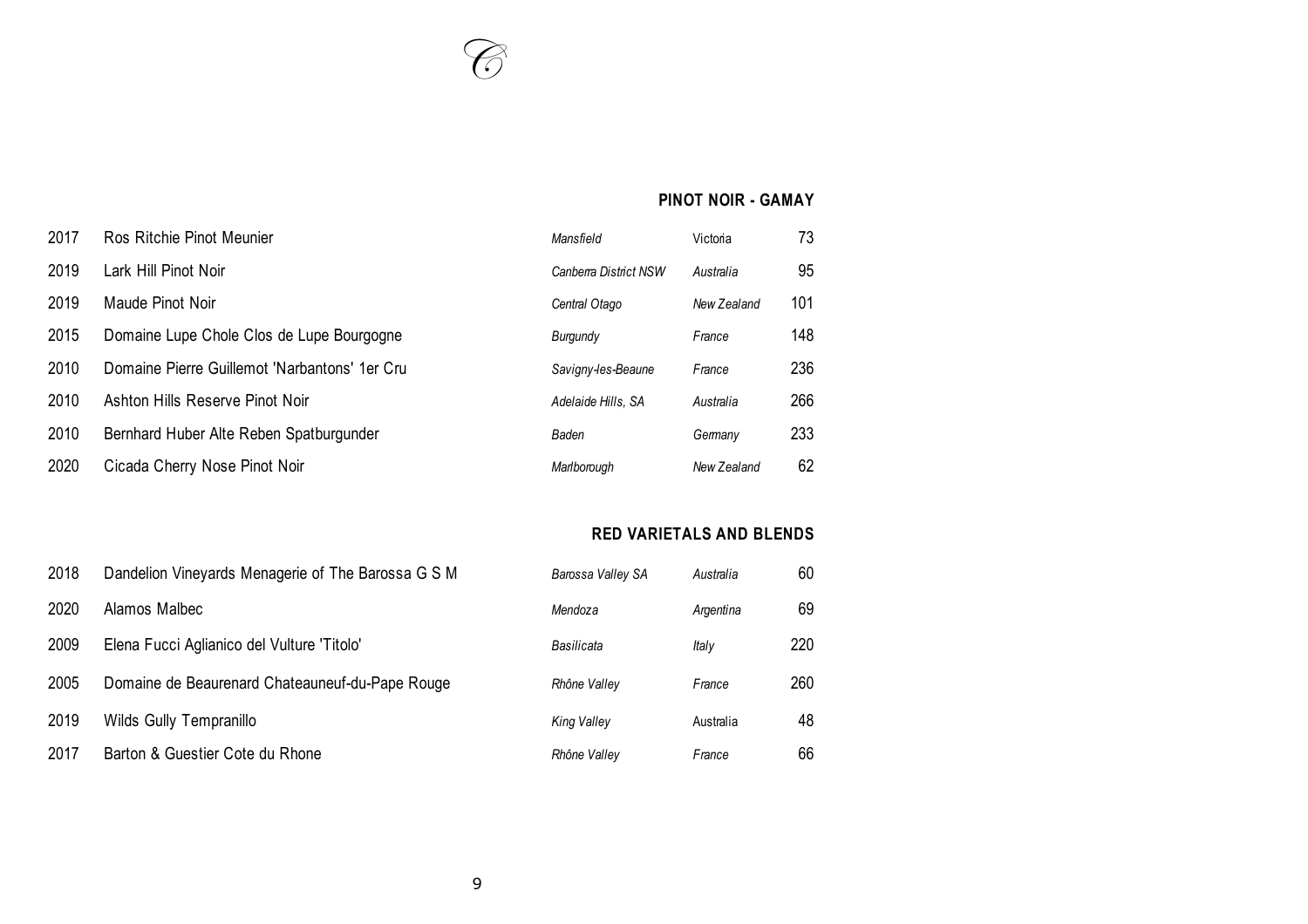### **SHIRAZ/SYRAH AND BLENDS**

| 2018 | Lark Hill Shiraz Viognier                        | Canberra District NSW  | Australia | 95  |
|------|--------------------------------------------------|------------------------|-----------|-----|
| 2018 | Sergi Estate Seductive Basket Pressed Shiraz     | Adelaide Hills SA      | Australia | 66  |
| 2018 | Delas Freres Crozes Hermitage 'Les Launes' Rouge | Rhône Valley           | France    | 108 |
| 1998 | Penfolds Bin 128 Siraz                           | Various Sites, SA      | Australia | 169 |
| 1997 | Saltram Mamre Brook Shiraz                       | Barossa Valley SA      | Australia | 110 |
| 1999 | Berrys Bridge Shiraz                             | Pyreneese, Vic         | Australia | 172 |
| 2018 | <b>Brini Blewitt Springs Shiraz</b>              | McLaren Vale, SA       | Australia | 68  |
| 1998 | Leasingham Classic Clare Shiraz                  | Clare Valley, SA       | Australia | 223 |
| 2005 | Peter Howland Langley Vineyard Shiraz            | South West, WA         | Australia | 81  |
| 2021 | Clonakilla Hilltops Shiraz                       | Hilltops, NSW          | Australia | 71  |
| 2020 | Clonakilla Eden Valley Shiraz                    | Eden Valley, SA        | Australia | 83  |
| 2019 | Clonakilla Shiraz Viognier                       | Canberra District NSW  | Australia | 185 |
| 2016 | Clonakilla Shiraz Viognier                       | Canberra District, NSW | Australia | 248 |
| 2013 | Clonakilla Shiraz Viognier                       | Canberra District NSW  | Australia | 315 |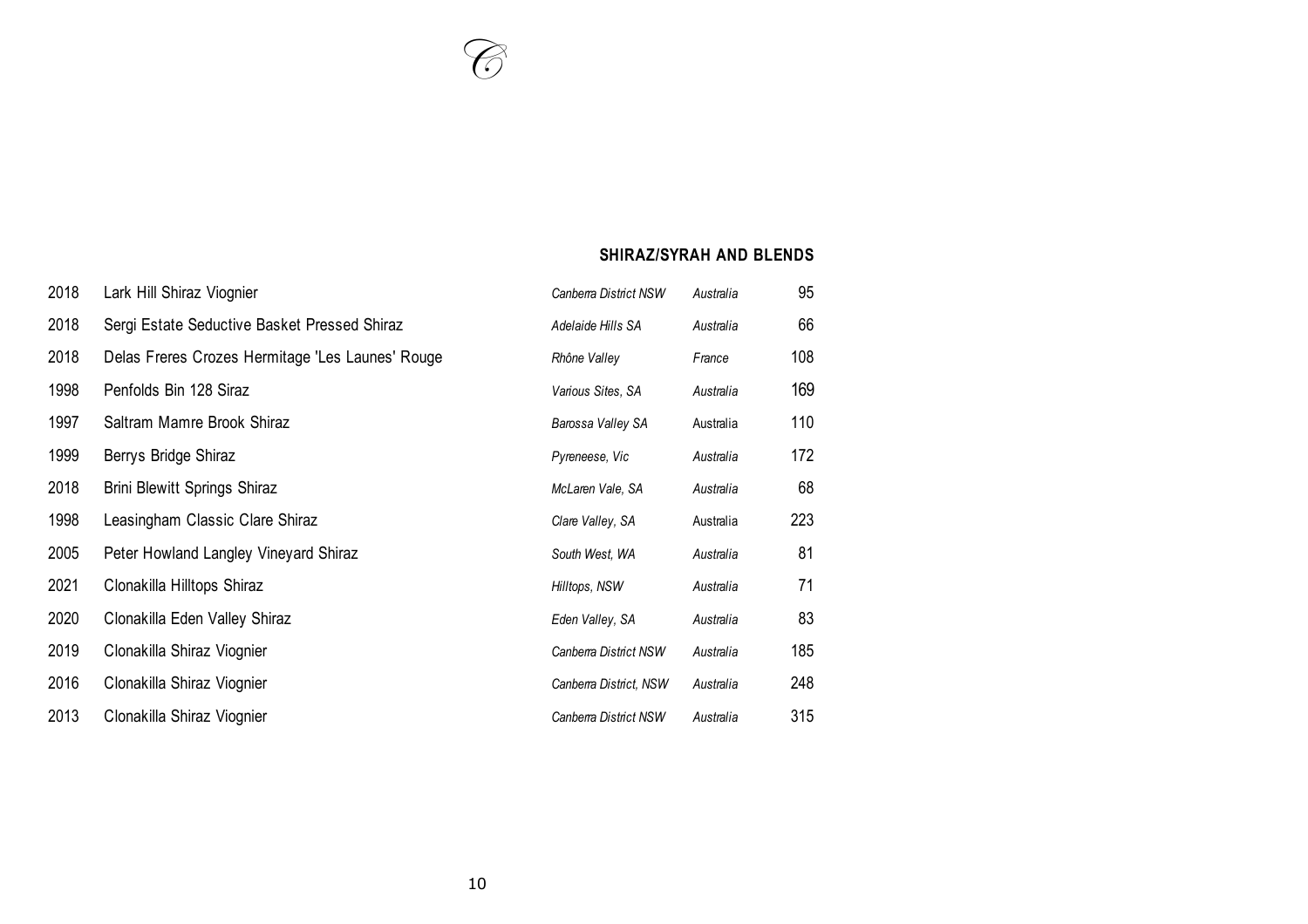# **CABERNET, MERLOT AND BLENDS**

| 2007 | Disaster Bay Merlot, Cab Franc, Malbec, Cab Sauv Blend      | Sapphire Coast, NSW | Australia | 71  |
|------|-------------------------------------------------------------|---------------------|-----------|-----|
| 2019 | Lenton Brae Lady Douglas Cabernet Sauvignon                 | Margaret River, WA  | Australia | 79  |
| 2019 | Chateau L'Eglese, Bordeaux Superior                         | Bordeaux            | France    | 62  |
| 1996 | Rosemount Show Reserve Cabernet Sauvignon                   | Coonawarra SA       | Australia | 130 |
| 1998 | Penfolds Bin 389 Cabernet, Shiraz                           | Various Sites, SA   | Australia | 330 |
| 2015 | Australia Felix Reserve Cabernet Sauvignon, Shiraz          | Wrattonbully, SA    | Australia | 61  |
| 2009 | Penfolds Bin 407 Cabernet Sauvignon                         | Barossa Valley SA   | Australia | 330 |
| 1996 | Mount Helen Cabernet Sauvignon Merlot                       | Bendigo, Vic        | Australia | 120 |
| 2010 | Cloverleaf Cabernet Sauvignon                               | Coonawarra SA       | Australia | 55  |
| 2018 | Harewood Estate Reserve Cabernet Sauvignon                  | Great Southern, WA  | Australia | 86  |
| 2001 | Zarephath Cabernet Sauvignon                                | Porongurup, WA      | Australia | 89  |
| 2015 | Chateau Les Grand Marechaux, Cotes de Blayne                | Bordeaux            | France    | 98  |
| 2009 | Château Patache d'Aux Cab Sauv, Merlot, Franc, Petit Verdot | Medoc               | France    | 160 |

**Contact Contact Contact Contact Contact Contact Contact Contact Contact Contact Contact Contact Contact Contact Contact Contact Contact Contact Contact Contact Contact Contact Contact Contact Contact Contact Contact Conta**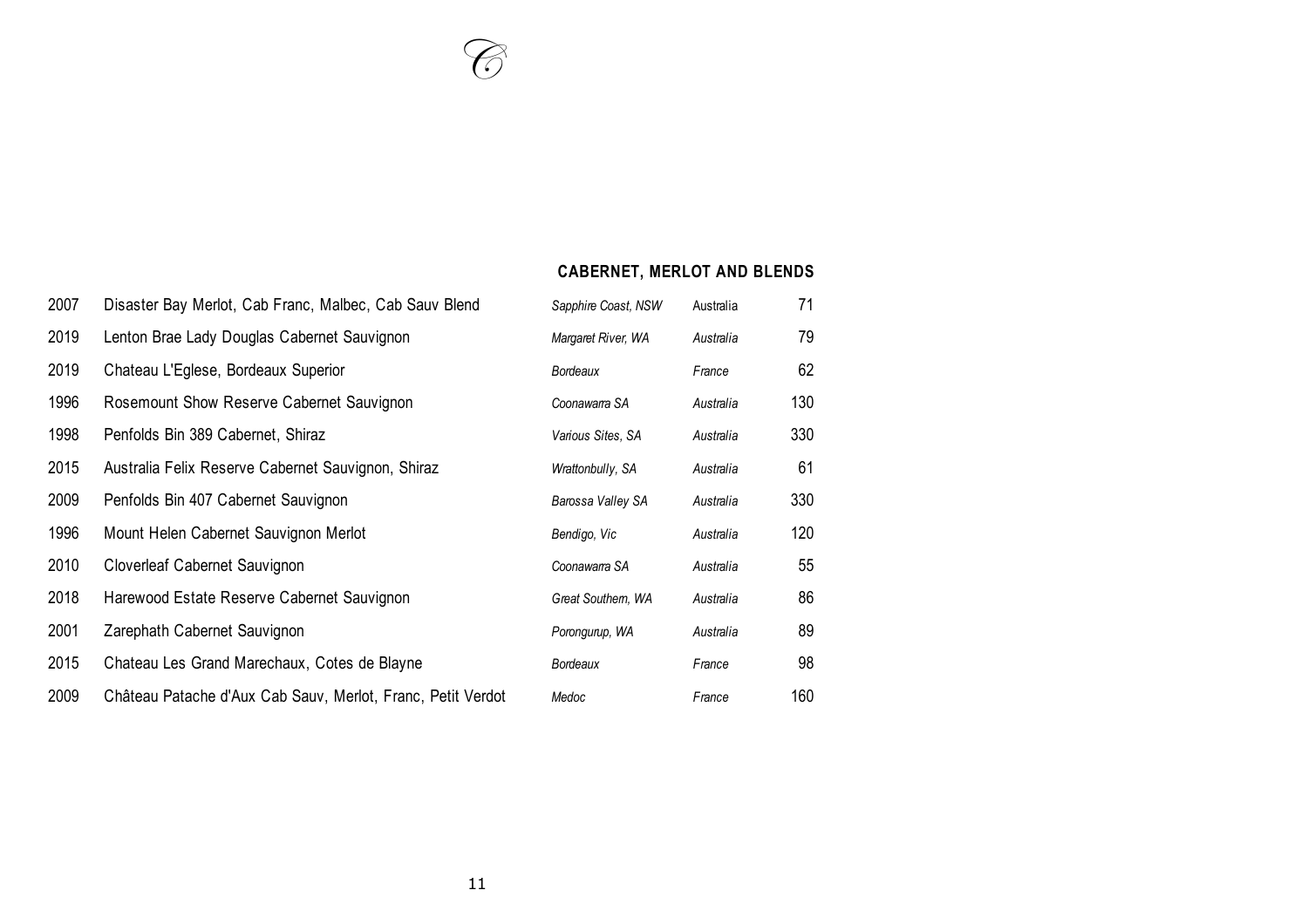

# **HALF BOTTLE White (375ml)**

| 2019 | Domaine William Fevre Chablis   | Chablis            | France                         | 80 |
|------|---------------------------------|--------------------|--------------------------------|----|
| 2016 | Coppo Moncalvina Moscato d'Asti | Piedmont           | Italv                          | 53 |
|      |                                 |                    | <b>HALF BOTTLE Red (375ml)</b> |    |
| 2011 | Dandelion Lionheart Shiraz      | Barossa Valley, SA | Australia                      | 42 |
| 2016 | Chateau Teyssier                | Saint-Emillion     | France                         | 93 |
|      |                                 |                    |                                |    |

# **MAGNUMS (1500ml)**

| 1993 | Armand Rousseau Chambertin 'Clos de Beze' Grand Cru Pinot Noir Burgundy |                 | France    | 2750 |
|------|-------------------------------------------------------------------------|-----------------|-----------|------|
| 2001 | Penfolds Grange Shiraz                                                  | South Australia | Australia | 2600 |

### **BIN END WINES**

# **Sadly, all good things must come to an end…**

| 2015 | Luis Cañas Viura Barrel Fermented Viura, Malvasia | Catalunya         | Spain     | 48  |
|------|---------------------------------------------------|-------------------|-----------|-----|
| 2017 | Domaine Ray-Jane Rosé                             | Provance          | France    | 120 |
| 1998 | Saltram 'Mamre Brook' Cabernet Sauvignon          | Barossa Valley SA | Australia | 105 |
| 2013 | Chateau Montus Madiran Tannat, Cabernet Sauvignon | Madiran-Pyrenees  | France    | 119 |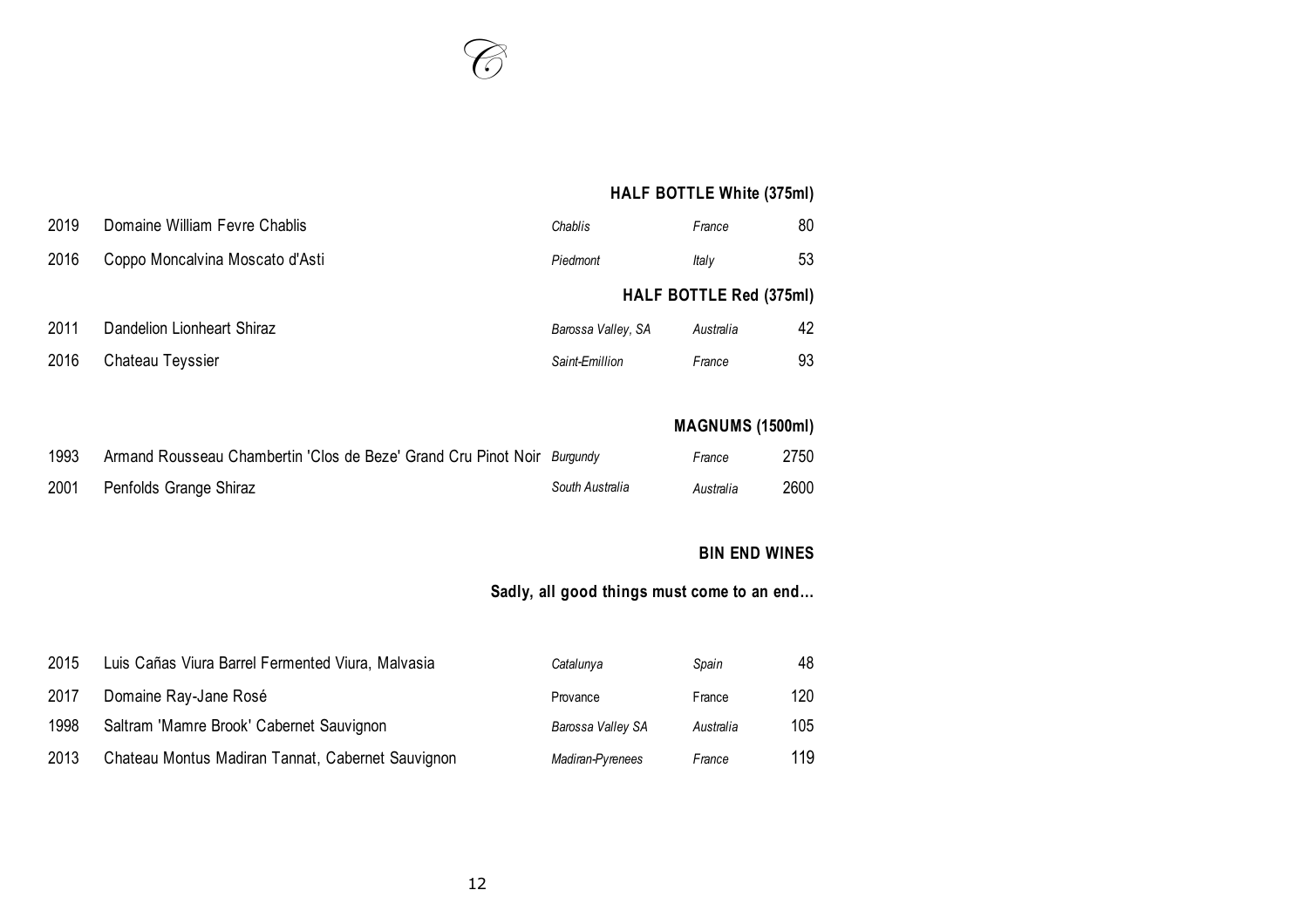# **DESSERT WINE - (375ml unless stated otherwise)**

| 2009 | Domaine de Durban Muscat de Beaumes de Venise            | Beaumes de Vensie | France       | 77  |
|------|----------------------------------------------------------|-------------------|--------------|-----|
| 2017 | The Lark Hill Dial M for Marsanne 500 mls                | Canberra District | Australia    | 70  |
| 2016 | Nugan Estate 'Cookoothama Vineyard' Botrytis Semillon    | Riverina NSW      | Australia    | 50  |
| 2017 | Rustenberg 'Straw Wine' Chenin Blanc, Viognier, Crouchen | Stellenbosch      | South Africa | 62  |
| 2006 | Inniskillin Traditional Ice Wine Cabernet Franc          | Niagara Peninsula | Canada       | 288 |
| 2003 | Château Roumieu Lacoste Sauternes - Cuvee Leon           | Bordeaux          | France       | 130 |
| 2019 | Ata Rangi Kahu Botrytis Riesling                         | Martinborough     | New Zealand  | 85  |
| 2019 | Wood Park 'Wilds Gully' Heavenly Moscato 750mls          | Beechworth VIC    | Australia    | 42  |

# **SWEET FORTIFIED - (60ml unless stated otherwise)**

| Saltram Rare Tawny 30mls                           | Barossa SA            | Australia | 75 |
|----------------------------------------------------|-----------------------|-----------|----|
| Valdespino 'El Candado' Pedro Ximenez Black Sherry | Jerez                 | Spain     | 13 |
| Penfolds Grandfather Rare Tawny                    | Barossa SA            | Australia | 16 |
| Penfolds 'Bluestone' Grand Tawny                   | Various sites SA      | Australia | 12 |
| Baileys of Glenrowan 'Founder' Classic Muscat      | Rutherglen VIC        | Australia | 12 |
| Chambers 'Rosewood Vineyard' Muscadelle (Tokay)    | <b>Rutherglen VIC</b> | Australia | 11 |
| Liebich 10 year old Fortified Semillon             | Barossa SA            | Australia | 12 |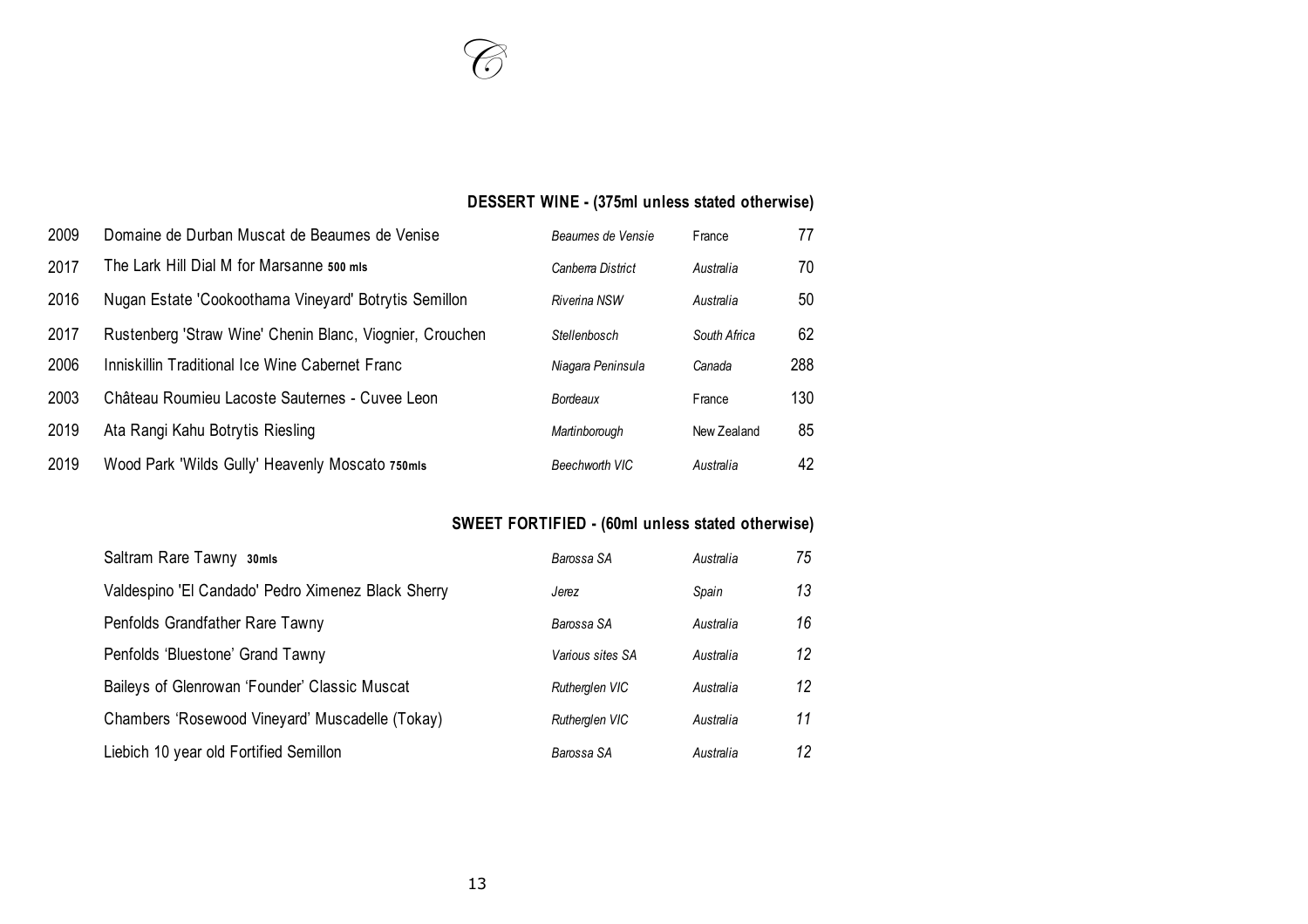

#### **COGNAC - ARMAGNAC - CALVADOS (30ml)**

| Paul Giraud Napoleon Cognac                    | Grande Champagne                    |                   |    |  |
|------------------------------------------------|-------------------------------------|-------------------|----|--|
| Croizet Black Legend<br>Grande Champagne       |                                     |                   | 16 |  |
| Remy Martin                                    | Fine Champagne                      |                   | 22 |  |
| Martell XO                                     | Grande Champagne                    |                   | 24 |  |
| Hennessy XO                                    | Various Regions, Cognac             |                   | 26 |  |
| Dragon XO Brandy                               | Amenia                              |                   | 22 |  |
| Delord 1985 Bas Armagnac                       | <b>Bas Amagnac</b>                  |                   | 18 |  |
| Victor Gontier Calvados 2000                   | <b>Domfrontais</b>                  |                   | 15 |  |
|                                                | SINGLE MALT & BLENDED SCOTCH (30ml) |                   |    |  |
| Glenfiddich 12YO                               | Speyside                            | Scotland          | 10 |  |
| Glenfiddich 18 YO                              | Speyside                            | Scotland          | 20 |  |
| The Balvenie 21 YO                             | Speyside                            | Scotland          | 29 |  |
| Johnnie Walker Black 12YO                      | <b>Blended</b>                      | Scotland          | 10 |  |
| Lagavulin 16YO                                 | Islay                               | Scotland          | 14 |  |
| Laphroaig 10YO                                 | Islay                               | Scotland          | 12 |  |
|                                                |                                     | WHISKEY (30ml)    |    |  |
| Wild Turkey Straight Bourbon Whiskey           | Kentucky                            | <b>USA</b>        | 10 |  |
| <b>Woodford Reserve</b>                        | Kentucky                            | <b>USA</b>        | 12 |  |
| Jamesons                                       | Dublin                              | Ireland           | 10 |  |
| Suntory Chita                                  | Chita Peninsula                     | Japan             | 20 |  |
|                                                |                                     | <b>RUM (30ml)</b> |    |  |
| <b>Stiggins' Fancy Plantation Pinapple Rum</b> | Barbados, Jamaca,<br>Trinidad       | Venezuela         | 15 |  |
| Plantaion 3 Star White Rum                     | Barbados, Jamaca,<br>Trinidad       | Puerto Rico       | 10 |  |
| <b>Plantation Original Dark Rum</b>            | Barbados & Jamaica                  | Caribbean         | 11 |  |